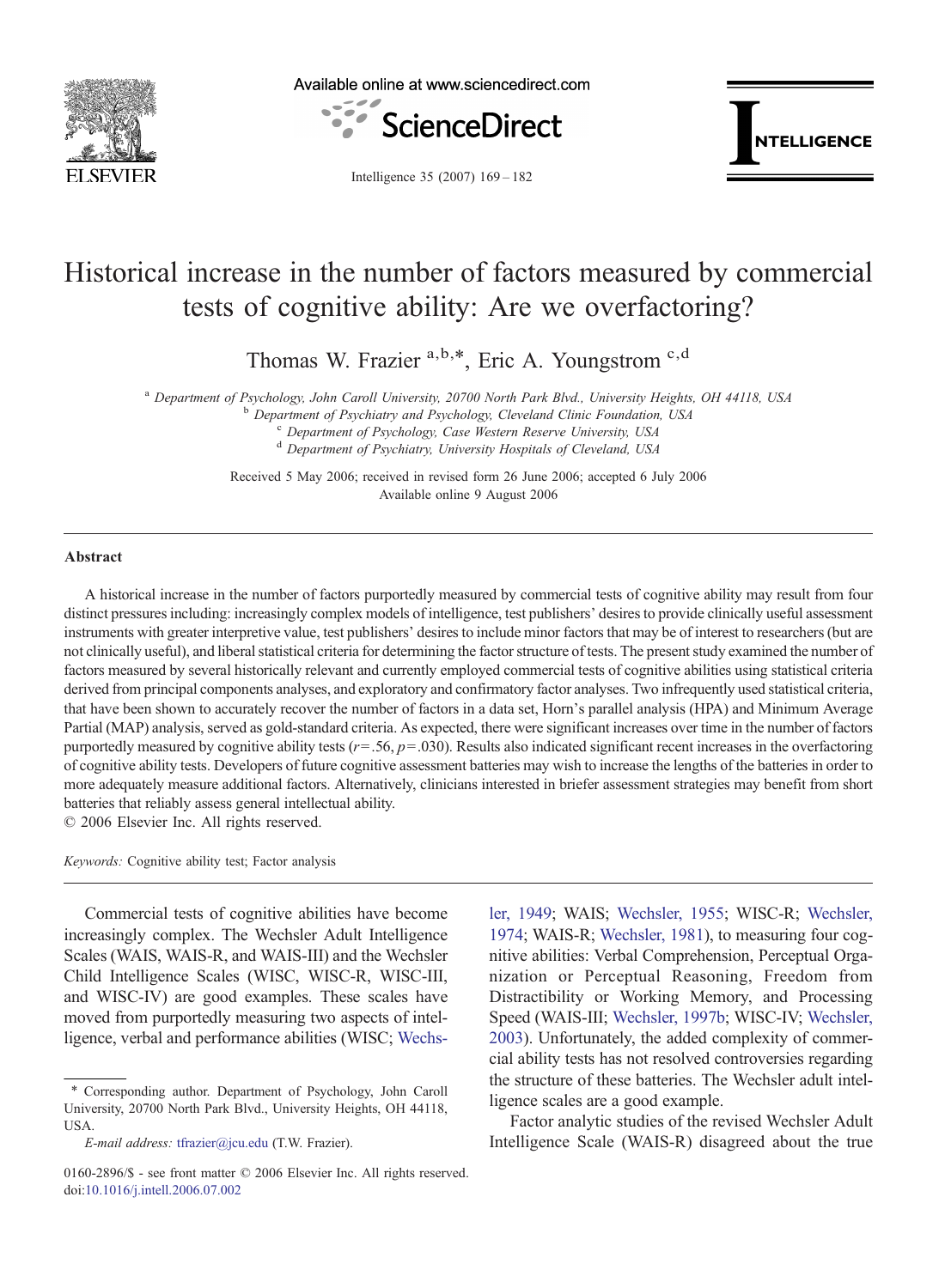structure of the test with some authors espousing one factor solutions [\(O'Grady, 1983](#page-12-0)), others two factors [\(Silverstein, 1982\)](#page-13-0), and still others three factors ([Nag](#page-12-0)[lieri & Kaufman, 1983; Parker, 1983\)](#page-12-0). Based upon findings from the latter studies, authors of the most recent revision, the WAIS-III, decided to add three subtests in an attempt to clarify potential second, third, and fourth factors ([Wechsler, 1997a,b](#page-13-0)). According to the test authors, exploratory and confirmatory factor analyses of the WAIS-III standardization data support the proposed four-factor model. However, a recent confirmatory factor analytic study of the WAIS-III using similar methods to those employed by the authors of the test, has suggested the presence of fewer than four factors ([Ward,](#page-13-0) [Ryan, & Axelrod, 2000\)](#page-13-0).

Controversies regarding factor structure have not been limited to the Wechsler scales. Several studies have debated the structure of the 15-subtest Stanford–Binet Fourth-Edition (SB-IV). Some research has supported the four factors proposed by test authors with occasional minor alterations ([Boyle, 1989\)](#page-12-0). Other studies have suggested that two and three factor solutions more parsimoniously represent the structure of the test [\(Gridley & McIntosh, 1991; Kline, 1989](#page-12-0)). The title of [Thorndike's \(1990\)](#page-13-0) article investigating the structure of the SB-IV "Would the real factors of the Stanford–Binet Fourth-Edition please come forward?" best captures the existing confusion regarding the true factor structure of this instrument. At present, consensus has not been reached for either the SB-IV or the WAIS-III.

Clearly, the increasing complexity of cognitive assessment batteries has not resolved controversy regarding the structure of these tests. Yet large, elaborate test batteries, such as the new Woodcock–Johnson Psycho-Educational Battery Third-Edition (WJ-III) with 20 ability and 23 achievement subtests, continue to be marketed to clinicians. This observation leaves open the question of what is driving the movement toward longer, factorially complex cognitive ability batteries. The present paper proposes that several forces have influenced this trend including: increasingly complex theories of intelligence [\(Carroll, 1993; Vernon, 1950\)](#page-12-0), commercial test publishers' desire to provide assessment instruments with greater interpretive value to clinicians, publishers' desire to include minor ability factors that may only be of interest to researchers, and heavy reliance on liberal statistical criteria for determining the number of factors measured by a test. The latter hypothesis is evaluated empirically in the present study by comparing several statistical criteria for determining the number of factors present in current and historically relevant cognitive ability batteries.

#### 1. Theories of intelligence

[Spearman \(1904\)](#page-13-0) developed one of the first theories of the structure of intelligence. He proposed that intelligence can best be described by a general ability factor and specific factors represented by each subtest used to measure intellectual ability. A number of other researchers, and later Spearman himself, thought that this model was too simple (for a detailed review see [Carroll, 1993\)](#page-12-0). As a result, more complex models of intelligence were developed. Some of these models include a hierarchical structure with g, general ability at the top of the hierarchy, primary or intermediary factors in the middle stages of the hierarchy, and specific factors attributed to each subtest at the bottom of the hierarchy [\(Cattell, 1963\)](#page-12-0).

[Vernon \(1950\)](#page-13-0) detailed what is probably the first hierarchical theory of intelligence. His work proposed two correlated primary abilities comprised of verbal/educational and spatial/mechanical abilities. Around the same time Cattell [\(Cattell, 1963\)](#page-12-0) posited a two-factor theory of intelligence with the two factors representing crystallized (Gc) and fluid (Gf) intellectual abilities (see also work by [Horn, 1968](#page-12-0)). More recent theories, some of which are elaborations on Cattell's Gf/Gc theory, have suggested the presence of larger numbers of primary abilities. [Carroll's](#page-12-0) [\(1993\)](#page-12-0) three stratum theory is an example of one popular and extensively researched extension of Gf/Gc theory. His theory proposes a general ability factor at the top of the hierarchy, 8 broad ability factors in the middle of the hierarchy, and approximately 70 narrow abilities at the bottom of the hierarchy.

Other models of intellectual ability have proposed factors that are intended to be relatively uncorrelated with each other, and thus a general ability factor was not assumed [\(Guilford, 1967; Thurstone, 1938\)](#page-12-0). These models have often been called into question based upon the finding that typically the measures of distinct abilities in these models show sizeable correlations amongst themselves and with standard IQ tests, implying a general cognitive ability factor. However, the lack of empirical support for uncorrelated intellectual abilities has generally not diminished the popularity of multiple intelligence theories. [Gardner's \(1983\)](#page-12-0) theory of multiple intelligences is probably the most widely known. His theory and others like it have become popular presumably because they offer the "politically correct" possibility that an individual who would not be viewed as intelligent based upon more traditional models of intelligence could be seen as possessing other non-traditional intelligences. The popularity of theories espousing a number of separate, minimally correlated or uncorrelated, cognitive abilities may suggest that commercial tests have become more complex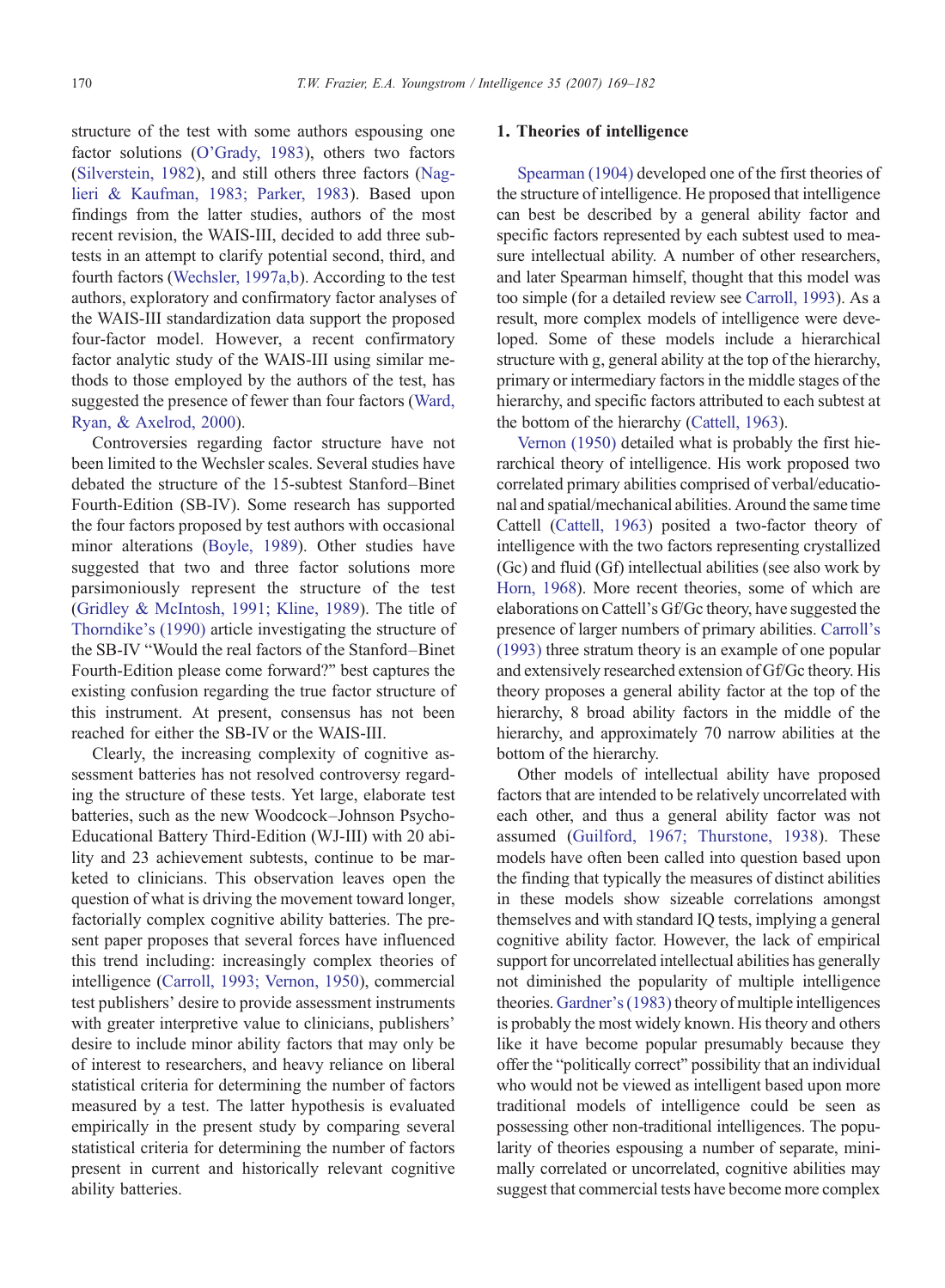due to a desire to measure these additional abilities. Assessing diverse abilities could theoretically provide a richer evaluation of the individual, allowing for more detailed and helpful clinical recommendations. In sum, the large number of increasingly complex theoretical models of the structure of intelligence may have led test developers to try to measure the cognitive abilities described by these models.

# 2. Commercial pressure on test development

Psychological and psycho-educational assessments have become a big business with psychologists playing an expanding role in diagnosis and treatment planning. As psychological assessments have become increasingly profitable endeavors, so have developing and marketing psychological tests. This is best exemplified by the numerous psychological test publications in existence from The Psychological Corporation, Western Psychological Services, and other publishers. Cognitive ability batteries, along with personality measures, play a large role in most psychological assessments and have been consistently found to be among the most frequently used psychological tests ([Lees-Haley, Smith, Williams, & Dunn, 1996](#page-12-0)). The extensive use of cognitive ability batteries in psychological assessment, an increased market for psychological assessments in general, a desire to create tests that are marketable to both clinicians and researchers, and the desire to increase the reliability of IQ measures may create a pressure on publishers to market ability tests that measure everything that other tests measure and more. This, in turn, forces other ability test publishers to try to keep pace. If publishers do not market their instruments as offering more information than previous versions or other competing instruments, the instruments will likely be viewed by clinicians and researchers as outdated or insufficient. More specifically, if test batteries do not include subtests, or groups of subtests, that clinicians feel improve their ability to make decisions and provide recommendations, they are unlikely to be successfully marketed to clinicians. Similarly, there may be a pressure on test developers to include minor, poorly measured, additional factors into new test revisions in order to market them to researchers who are interested in examining multiple distinct of abilities at the group level, even if these additional factors are not clinically useful.

Commercial pressure to market tests with additional subtests may exist even in the absence of actual research to substantiate the validity of additional subtests or studies indicating that inclusion of these subtests allows for the reliable measurement of additional factors. In fact, very few studies have supported the reliability and validity of

subtest or profile interpretation [\(Glutting, Watkins, &](#page-12-0) [Youngstrom, 2003\)](#page-12-0). [Glutting and colleagues \(2003\)](#page-12-0) reviewed several failed attempts to develop subtest profiles with predictive validity using the Wechsler Intelligence Scales for Children-Third-Edition (WISC-III). The conclusion of this review was that, in general, subtest profiles provided very little incremental validity beyond estimates of general ability, and that subtest profiles were poor predictors of various diagnoses. These findings indicate that measurement of additional factors may not be clinically useful. Rather, inclusion of additional factors may simply increase the cost to psychologists, who buy newer assessment batteries to keep up with the standard of practice. Additionally, longer, more elaborate batteries are likely to increase the cost to society when insurance companies and individuals are charged for longer psychological assessments.

# 3. Statistical criteria for determining the number of factors

Empirical studies evaluating the structure of intelligence and the structure of commercial measures of cognitive ability have focused on three basic types of factor analytic techniques ([Carroll, 1993\)](#page-12-0). These include principal components analysis (PCA), exploratory factor analysis (EFA), and confirmatory factor analysis (CFA). PCA and EFA are conceptually similar and share methods for determining the number of factors/components to retain, therefore these two methods will be discussed jointly.

PCA and EFA have been used extensively to examine the structure of human cognitive abilities and the number of factors measured by commercial ability tests. Both techniques summarize the relationships between sets of variables, letting the data drive the analysis. The principal components obtained from PCA are simply linear combinations of the original measured variables. Thus, PCA has been described as being strictly a data reduction technique, with no distinction made between common and unique sources of variance in the measured variables. EFA, on the other hand, is thought by some to be a more appropriate technique for identifying latent constructs ([Fabrigar, Wegener, MacCallum, & Strahan,](#page-12-0) [1999; Gorsuch, 1983; Widaman, 1993](#page-12-0)), since EFA methods parse unique and common sources of variance. Methodologists have debated the relative utility of PCA and EFA, with some favoring PCA [\(Velicer & Jackson,](#page-13-0) [1990\)](#page-13-0) and others EFA [\(Widaman, 1993](#page-13-0)). Although both may possess advantages in some situations, they frequently produce similar results [\(Fabrigar et al., 1999](#page-12-0)). For this reason, the terms factor and component will be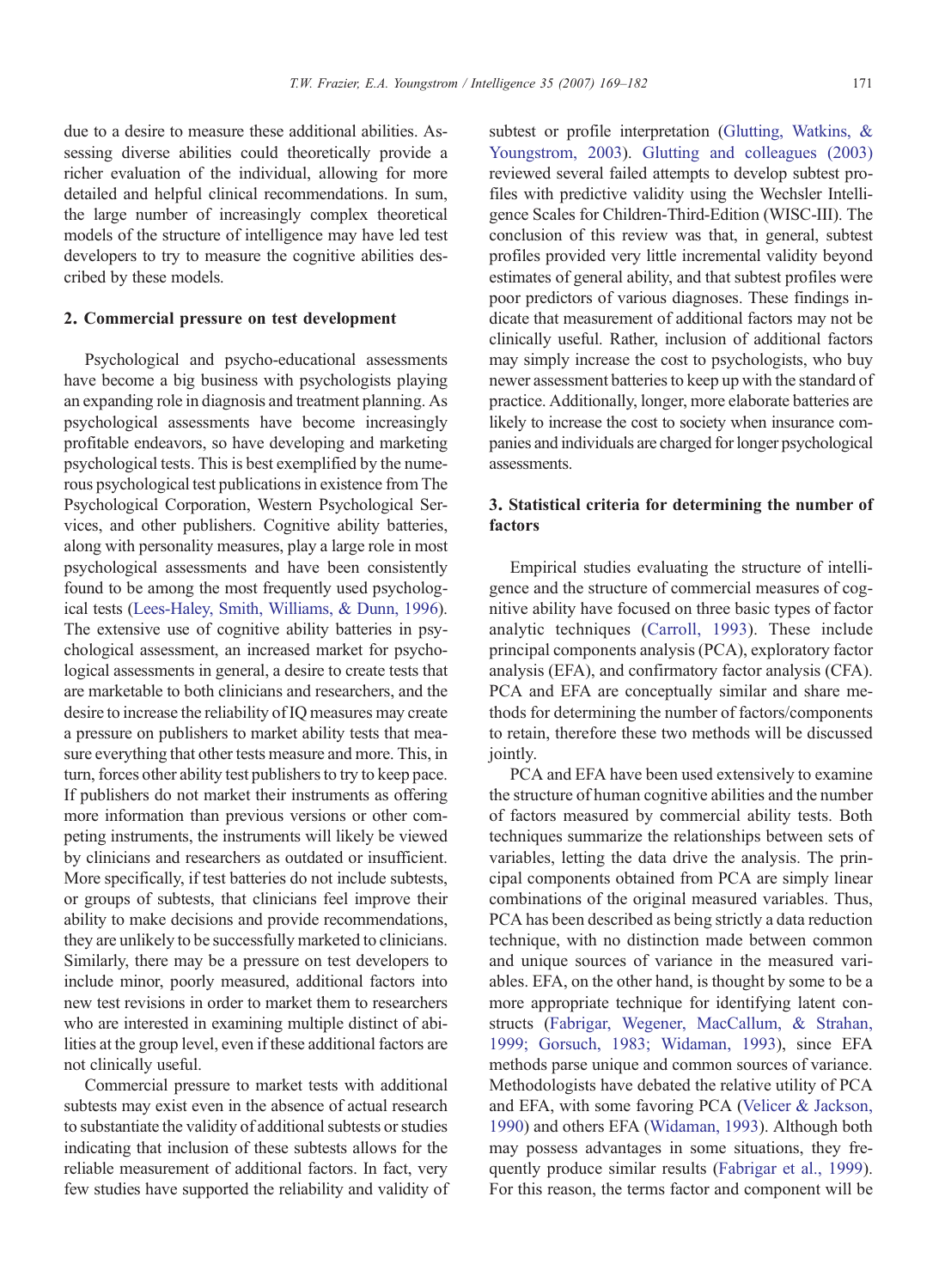used interchangeably, although in the strictest sense they refer to different analyses.

In both PCA and EFA there are two basic analytic decisions that a researcher must make, 1) determining the number of factors to retain and 2) choosing a method for rotating the retained factors to simple structure. Deciding on the appropriate number of factors to retain is probably the most important decision made in EFA and PCA since simple structure cannot be achieved if too few or too many factors are subjected to rotation. It is this decision, and the implications of this decision for cognitive ability test development and interpretation, that is the focus of the empirical analyses of the present paper.

# 3.1. PCA/EFA decision rules

There are a number of different decision rules available for determining the number of factors to retain. These rules are derived from PCA or EFA analyses and often result in retention of different numbers of factors. The most commonly employed rules or heuristics include the Kaiser criterion, Cattell's scree test, the chisquare statistic resulting from maximum likelihood factor analysis, and interpretability (for a detailed description of these techniques and procedures see [Kim &](#page-12-0) [Mueller, 1978; Velicer, Eaton, & Fava, 2000; Zwick &](#page-12-0) [Velicer, 1986](#page-12-0)). For the purposes of the present paper a brief discussion of the advantages and disadvantages of these techniques is presented, followed by empirical work comparing these decision rules, and finally methodologists' recommendations regarding use of these techniques.

The Kaiser criterion is probably the most commonly used method for determining the number of components to retain. The justification and description of this method was detailed by [Kaiser \(1960\)](#page-12-0) and simply involves retaining components obtained from PCA with eigenvalues greater than 1.0. While some view this criterion as simply establishing a lower bound for the number of true factors in a data set [\(Kim & Mueller, 1978\)](#page-12-0), it has been most frequently used as a criterion for determining the number of factors. When used in the latter fashion, the Kaiser criterion is advantageous in that it can be easily and objectively applied. However, the rule has been found to perform poorly in simulation studies, with occasional underfactoring and more frequently overfactoring (for a discussion of this issue see [Fabrigar et al., 1999](#page-12-0)).

[Cattell's \(1966\)](#page-12-0) scree test is almost as frequently implemented as the Kaiser criterion. This test involves plotting all of the eigenvalues obtained from PCA and drawing a line through the smallest values. Those eigenvalues judged to be above this line are retained. Cattell's scree test has been criticized by some individuals as being too subjective. Supporting this position, one published study reported low interrater reliability [\(Crawford &](#page-12-0) [Koopman, 1979\)](#page-12-0), while other studies have found good performance when strong common factors are present [\(Cattell & Vogelmann, 1977; Hakstian, Rogers, & Cattell,](#page-12-0) [1982\)](#page-12-0). Rater disagreement typically occurs in one of three situations: when the plot of all eigenvalues results in a gradual slope with no obvious breaking point in the line, there is more than one break point in the line, or more than one line can be drawn through the smallest eigenvalues [\(Zwick & Velicer, 1986\)](#page-13-0).

The chi-square statistic resulting from maximum likelihood EFA is logically similar to Cattell's scree test in that the focus of the analysis is the equality of eigenvalues leftover after interpretable components are excluded. This technique comprises retaining successive factors until the chi-square statistic becomes non-significant. At this point the null hypothesis of equality of the remaining eigenvalues is no longer rejected. While this method is advantageous in that a definite stopping point can be easily identified, it has been criticized for leading to retention of too many factors. Overfactoring is particularly problematic when sample sizes are large [\(Fab](#page-12-0)[rigar et al., 1999\)](#page-12-0).

Interpretability generally refers to retaining only those components that make sense to the researcher [\(Fabrigar et al., 1999; Gorsuch, 1983\)](#page-12-0). While this may mean use of several of the above criteria in combination with subjective judgement, it may also refer to subjective judgment alone. Interpretability has been frequently employed in factor analytic studies of cognitive ability tests, where authors sometimes refer to an examination of the "meaningfulness" of rotations of varying numbers of factors (for an example see [Wechsler,](#page-13-0) [1991](#page-13-0)). Interpretability is fraught with difficulties when used in determining the number of cognitive ability factors. First, this method is extremely subjective and what is interpretable to some may not appear interpretable to others. Secondly, subjectivity makes it likely that confirmation bias will affect the judgment of researchers employing this method. Investigators may be willing to halt further analyses when their expectations have been met, even though the true structure of the data has not been approximated. Lastly, in determining the structure of cognitive ability tests, vast arrays of intelligence theories are available to interpret the results of exploratory analyses. This leads to an undesirable situation where almost any solution can be interpreted according to one or more of the existing theories. For these reasons, and the inherent difficulty in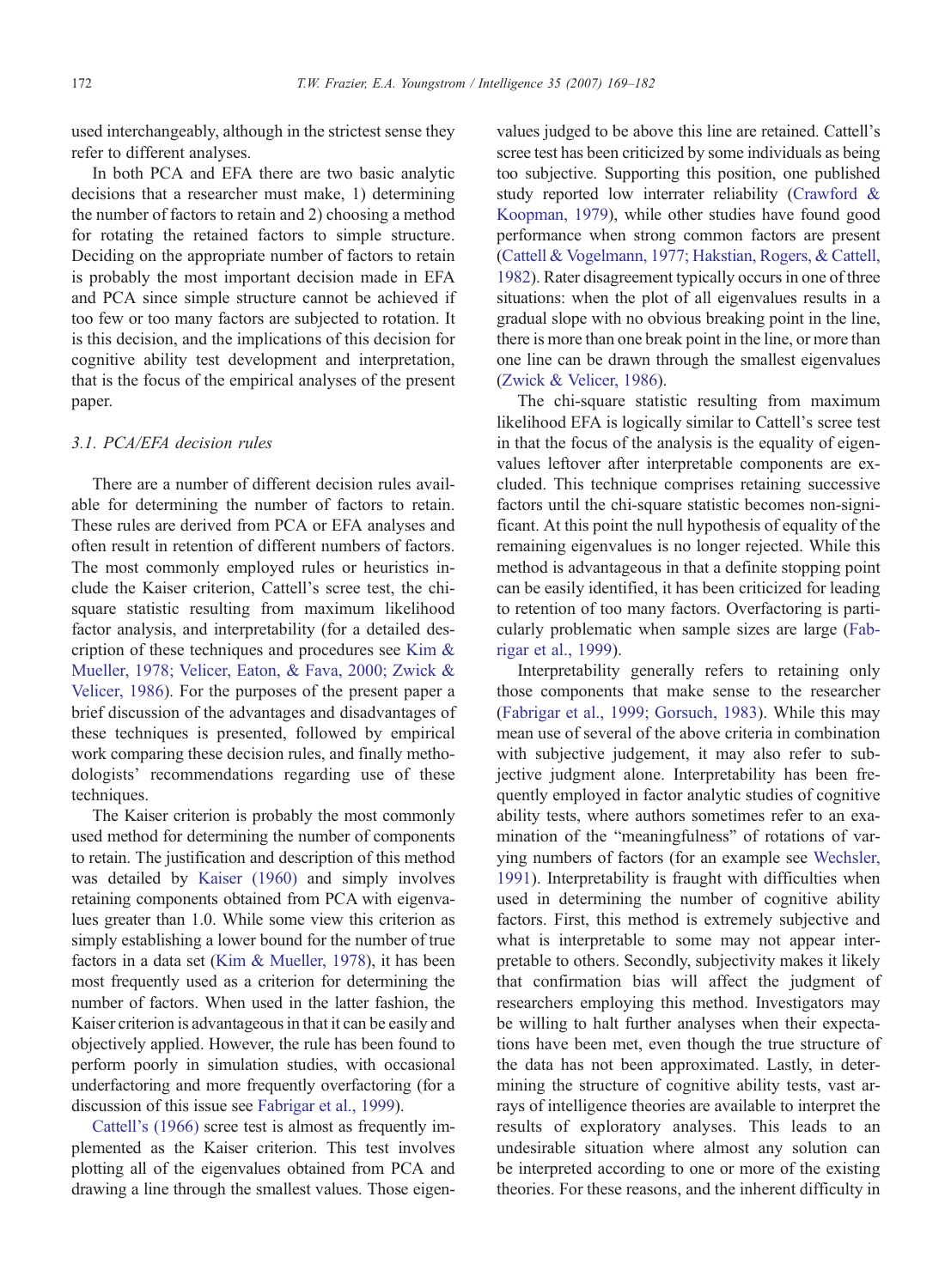operationalizing this criterion it was not evaluated in the present study.

Two other decision rules exist for determining the number of components or factors to retain: minimum average partial (MAP) analysis described by [Velicer](#page-13-0) [\(1976\)](#page-13-0) and [Horn's \(1965\)](#page-12-0) Parallel analysis (HPA). These rules have been used infrequently in factor analytic literature. This is probably due to a general lack of knowledge regarding these techniques outside of the methodological community, the fact that they are not included in commonly used statistical programs, and the laborious computations needed to perform these analyses. MAP is an iterative procedure in which successive partial correlation matrices are examined. Initially, the average squared correlation of the observed correlation matrix is computed. Then, successive components resulting from PCA are partialed from the original matrix beginning with the first component. At each step, the average squared partial correlation is computed and the step at which the minimum average squared partial correlation is observed represents the number of components to retain. For example, if after partialing out the first and second components the minimum average squared partial correlation is reached, two factors are retained (see [Velicer, 1976](#page-13-0) for a description of the MAP procedure).

HPA was originally described as an adaptation of the Kaiser criterion ([Horn, 1965](#page-12-0)). This procedure was developed to account for the fact that, for a given sample, principal components analysis of randomly generated, uncorrelated variables will result in initial eigenvalues exceeding 1.0 and later eigenvalues drifting below 1.0. Deviation of the eigenvalues from 1.0 is a result of sampling error of the observed correlations. In these situations implementations of the Kaiser criterion will lead to one or more factors being retained even though none of the variables are truly correlated. HPA corrects for this by comparing the eigenvalues obtained from PCA of the observed correlation matrix to eigenvalues obtained from PCA of a randomly generated correlation matrix. The randomly generated matrix is based upon the same sample size and number of variables as the observed correlation matrix. Components derived from the observed (real data) matrix are only retained if the eigenvalues for those components are larger than the eigenvalues derived from the randomly generated matrix.

[Glorfeld \(1995\)](#page-12-0) noted that the above methodology was generally accurate but occasionally resulted in retention of more components than warranted. As a result of this observation, he further refined and improved HPA by generating several sets of eigenvalues from random correlation matrices, instead of only one

set. From the multiple sets of random generated eigenvalues, 95% confidence intervals are constructed. Only components from the actual data that have eigenvalues that are larger than the upper bound of the 95% confidence interval of randomly generated eigenvalues are retained. This addition to HPA ensures that poorly defined components are not included.

# 3.2. Comparison of available decision rules

As a result of the multitude of decision rules available and an apparent lack of consensus over which techniques are most appropriate, factor analysis has been viewed by some researchers and statisticians as more subjective than other statistical techniques ([Tabachnick & Fidell,](#page-13-0) [1996\)](#page-13-0). However, Monte Carlo simulations involving data with a known structure have found MAP and HPA to more accurately recover the true number of existing factors ([Zwick & Velicer, 1982, 1986](#page-13-0)). More conventional decision rules were found to inconsistently recover the true number of factors (Cattell's scree test) or led to overfactoring (the Kaiser criterion and the chi-square statistic). Results of these methodological studies led [Velicer, Eaton, and Fava \(2000\)](#page-13-0) to recommend the use of HPA and MAP for determining the number of components. The other decision rules were not recommended as stand alone techniques. Unfortunately, results of studies examining these criteria have done little to influence current factor analytic practice. In fact, to the authors' knowledge neither MAP nor HPA has been used in the development of currently or previously available cognitive ability tests. Rather, more conventional criteria that may lead to over-extraction have been employed, supporting the notion that ability tests are being overfactored.

# 3.3. CFA decision rules

The advent of CFA and the apparent preference of this technique over EFA/PCA have led authors of recent commercial tests of cognitive ability to rely heavily on these methods ([McGrew & Woodcock, 2001; Thorn](#page-12-0)[dike, Hagen, & Sattler, 1986; Wechsler, 1991, 1997b](#page-12-0)). CFA methods often utilize maximum likelihood estimation, thus unrestricted CFA models are mathematically identical to EFA using maximum likelihood estimation. CFA differs conceptually from EFA and PCA in that researchers using confirmatory methods specify the number of factors prior to the analysis. Ideally, a series of CFA models differing in factor complexity are specified and evaluated in order to determine the fit of the models, and consequently, the number of factors measured by the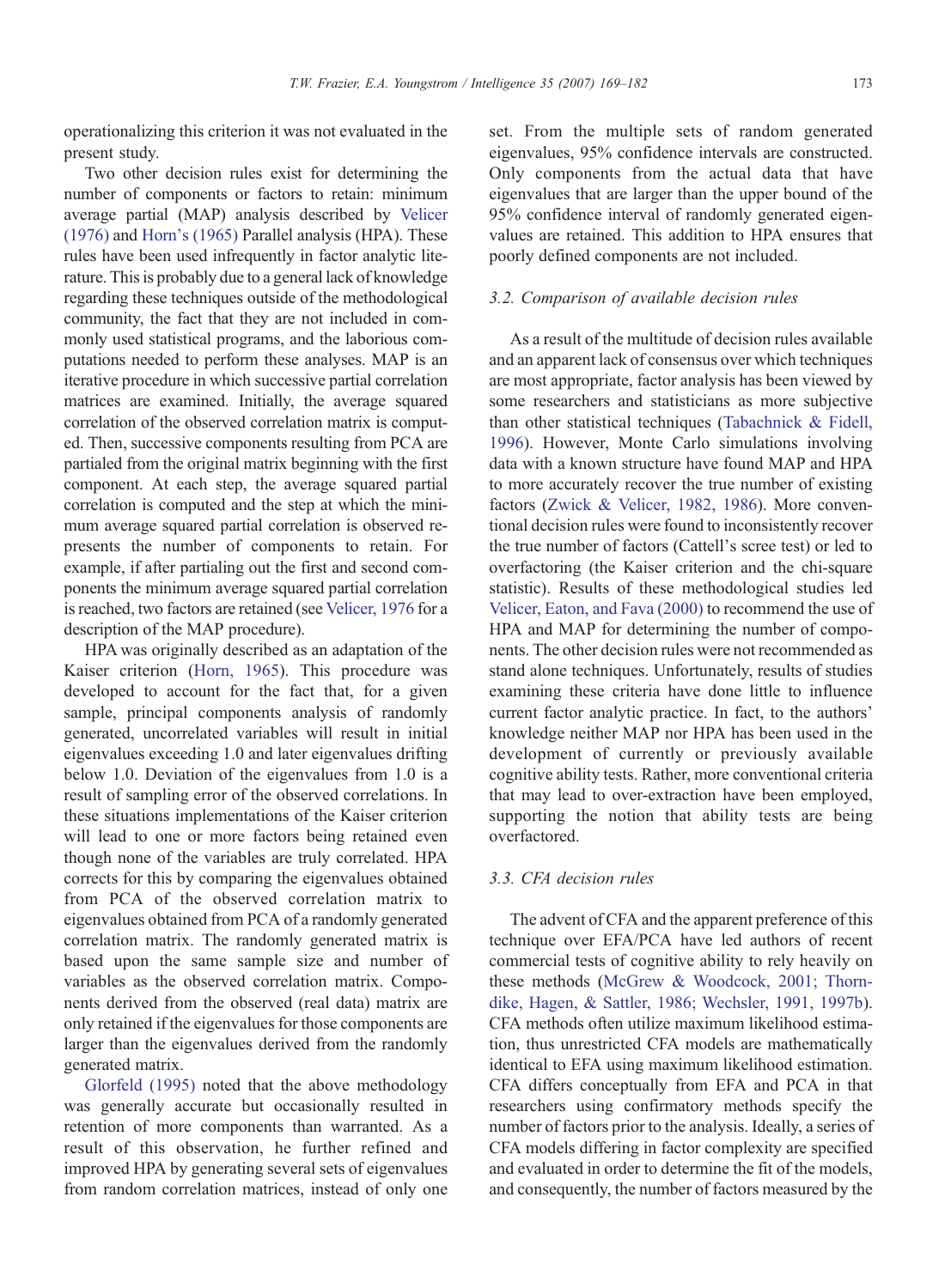data. Several indices are typically used to determine the fit of CFA models, including the chi-square statistic resulting from maximum likelihood estimation techniques and other statistics based upon chi-square. Two statistics which are frequently used in CFA were examined in the present study, the Comparative Fit Index (CFI; [Bentler, 1988](#page-12-0)) and the Tucker–Lewis Index (TLI; [Tucker & Lewis, 1973\)](#page-13-0). Both indices are adjustments on chi-square for the degrees of freedom of the model and previous empirical work has suggested that values of CFI and  $TLI \ge .95$  indicate good to excellent model fit [\(Kline, 1998](#page-12-0)).

# 3.4. EFA/PCA vs. CFA

We are unaware of any published empirical (Monte Carlo) investigations comparing CFA fit statistics in the recovery of the true number of factors in a data set. However, in previous studies comparing EFA and PCA decision rules, Bartlett's chi-square statistic frequently overfactored [\(Zwick & Velicer, 1986](#page-13-0)). This was particularly true when large sample sizes and conventional alpha levels ( $p<.05$ ) were examined, as they frequently are in factor analytic studies of cognitive ability tests. Although Barlett's chi-square is not the same computationally as the chi-square resulting from maximum likelihood CFA, it is logically identical to these tests. This suggests that heavy emphasis on CFA and the chi-square statistic over recent years may have resulted in increased overfactoring of more current ability tests.

Other empirical work has provided evidence that CFA may be a less desirable technique for determining the number of factors measured by a data set. Many applications of CFA techniques involve specification searches, processes by which an initial model is modified in order to improve its fit. MacCallum and colleagues [\(MacCallum, 1986; MacCallum, Roznowski, & Neco](#page-12-0)[witz, 1992\)](#page-12-0) found that specification searches in covariance structure modeling often do not uncover the correct population model. This appears to be especially true in situations where the researcher's initial model is not close to the true model, when the search is terminated upon finding the first statistically plausible model, when small samples are used, and when the investigator cannot place valid restrictions on possible modifications [\(MacCallum, 1986](#page-12-0)). Based upon these findings, Mac-Callum and colleagues recommended using alternative a priori models. However, this approach may be difficult to implement when examining the structure of cognitive ability tests due to the large number of intelligence theories from which to generate alternative models.

#### 4. The present study

For the previously discussed reasons, CFA methods and more conventional EFA/PCA based decision rules may be inappropriate for determining the number of factors measured by ability tests, leading to retention of too many factors. Yet, these methods have been used exclusively to determine the structure of ability tests, suggesting that recent ability tests may be overfactored. The purpose of the present study is to empirically evaluate the number of factors measured by current and historically relevant cognitive ability tests using recommended criteria (MAP and HPA), more conventional EFA/PCA decision rules, and CFA statistics with unknown accuracy. In particular, the present study will examine whether the observation of historical increases in the length and complexity of commercially available cognitive ability tests is statistically reliable, if recent increases in the overfactoring of ability tests have occurred, and (if overfactoring is observed) whether the use of liberal statistical criteria has influenced recent increases in overfactoring. The latter hypothesis will be evaluated in three ways. First, a qualitative examination of the statistical criteria used by recent ability tests will be performed. Secondly, the number of factors retained by HPA and MAP will be compared to the number of factors retained by more conventional criteria to determine whether these criteria overfactor. Finally, analyses will examine whether the number of factors retained using commonly implemented decision rules approximates the number of factors proposed by test authors.

## 5. Method

#### 5.1. Commercial tests

Historically relevant and recent commercial tests of cognitive ability examined in this study were the: Wechsler Intelligence Scale for Children-Original Version, Revised, Third-Edition, and Fourth-Edition (WISC; [Wechsler, 1949;](#page-13-0) WISC-R; [Wechsler, 1974;](#page-13-0) WISC-III; [Wechsler, 1991](#page-13-0); WISC-IV; [Wechsler, 2003\)](#page-13-0), Differential Ability Scales (DAS; [Elliott, 1990](#page-12-0)), Stanford–Binet Fourth-Edition (SB-IV, 15 subtests; [Thorn](#page-13-0)[dike et al., 1986\)](#page-13-0), Kaufman Assessment Battery for Children (K-ABC, 8 subtests, ages 7–12; [Kaufman &](#page-12-0) [Kaufman, 1983\)](#page-12-0), Wechsler Primary and Preschool Scale of Intelligence-Original Version, Revised, and Third-Edition (WPPSI; [Wechsler, 1967](#page-13-0); WPSSI-R; [Wechsler,](#page-13-0) [1989](#page-13-0); WPPSI-III; [Wechsler, 2002](#page-13-0)), Woodcock Johnson-Revised and Third Edition (20 subtests from the cognitive batteries, WJ-R; [Woodcock & Johnson,](#page-13-0)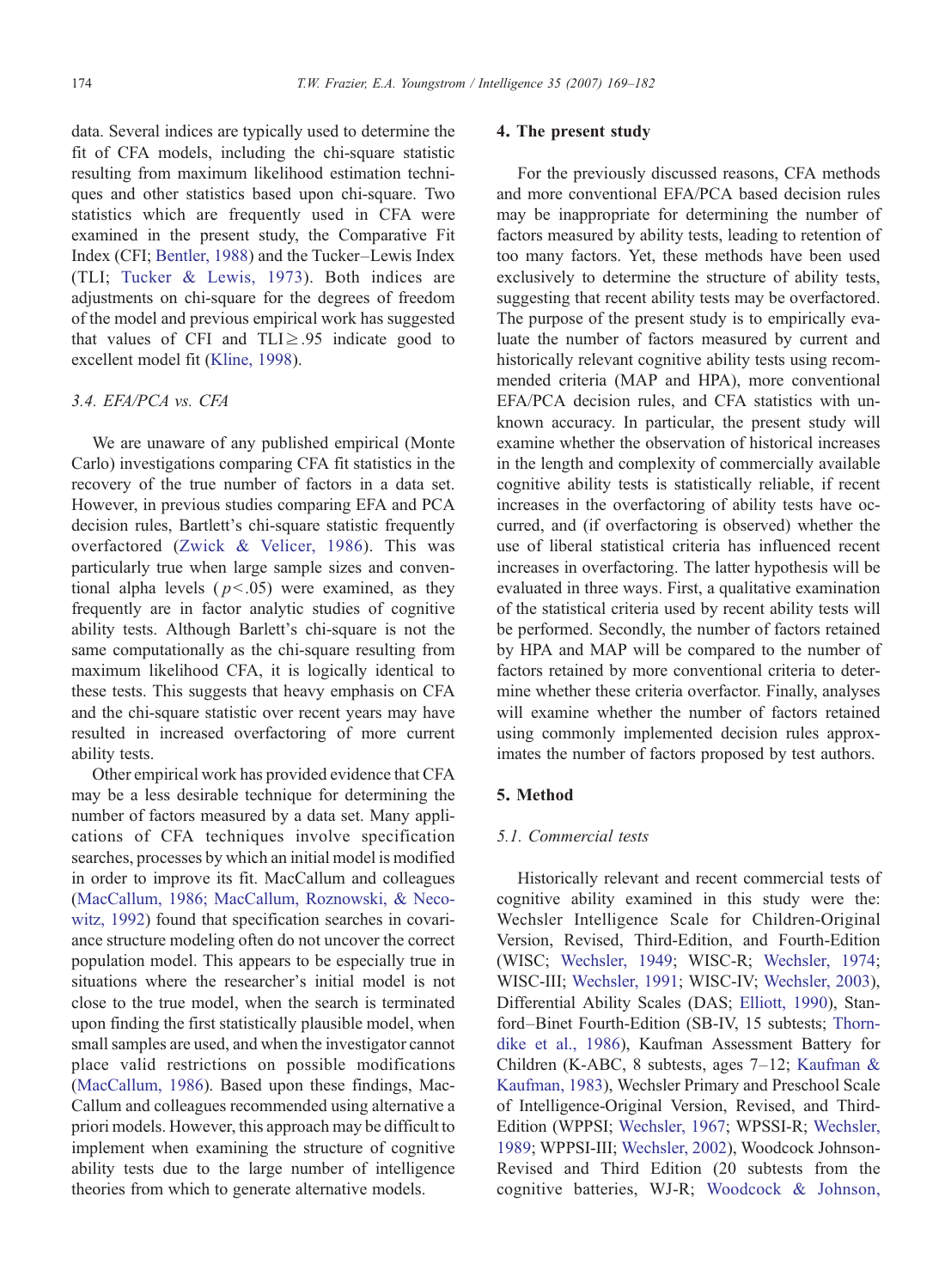[1989;](#page-13-0) WJ-III; [Woodcock, McGrew, & Mather, 2001](#page-13-0)), and Wechsler Adult Intelligence Scale-Original Version, Revised, and Third-Edition ([Wechsler, 1955, 1981,](#page-13-0) [1997b\)](#page-13-0). Only 20 subtests from the WJ-R cognitive assessment battery could be analyzed due to missing correlations for one subtest in the subtest intercorrelation matrix of the test manual. Correlation matrices were based upon all individuals reported in the standardization samples for each of the batteries examined except for the SB-IV, where pairwise correlations reported by [Boyle \(1989\)](#page-12-0) were used to fill in the matrix reported in Table 6 of the test manual<sup>1</sup> [\(Thorndike et al., 1986\)](#page-13-0). In situations where the test manual did not report an average correlation matrix across groups (K-ABC, WJ-R and WJ-III), correlation matrices were averaged using Fisher's z-transformation to produce an average inter-subtest correlation matrix. This procedure used only age groups receiving all of the subtests. For the WJ-R and WJ-III, the minimum number of subjects administered any subtest was used to estimate the N for the averaged matrix (WJ-R,  $N= 499$ ; WJ-III,  $N= 2034$ ). The correlation matrices reported in the WISC and WAIS manuals were averaged in order to obtain one inter-subtest correlation matrix based upon all individuals reported in the component matrices. Previous versions of the Stanford–Binet Intelligence Scales and the Woodcock–Johnson cognitive assessment battery could not be analyzed because correlation matrices for these scales were not available.<sup>2</sup>

## 5.2. Statistical tests and decision rules

For each ability test, PCA, maximum likelihood EFA, and unrestricted one factor model CFA's were performed. Results of these analyses were used to determine and evaluate several decision rules. Kaiser's criterion, retaining any components with eigenvalues greater than 1.0, was determined using the results of PCA analyses performed in [SPSS 11.0 \(2002\).](#page-13-0) Cattell's scree test was implemented by performing Principal Axis Factoring to extract eigenvalues resulting from squared multiple correlations in the input matrix using SPSS 11.0 [\(SPSS, 2002\)](#page-13-0). Then, eigenvalues were

plotted using Microsoft Excel. Four raters naïve to the purpose of the present study rated each graph. They were instructed to find the break in the line resulting from the lowest values and then count the number of data points falling above the line. Inter-rater reliability was computed using model two of the intraclass correlation coefficient which accounts for mean differences between raters ([Shrout & Fleiss, 1979\)](#page-13-0). Average interrater reliability was adequate (ICC  $(2,4) = .75$ ; the second number indicates the number of raters averaged), but individual ratings were quite unreliable  $(ICC (2,1) =$ .43), indicating that an average rating was required for further analyses. Inspection of the ratings revealed particular difficulties with three measures, the Woodcock–Johnson-III, the Differential Ability Scales, and the Stanford–Binet IV. For these measures, ratings differed by as much as 3 (1 vs. 4 factors estimated). This appeared to be due to the odd shape of the plot of eigenvalues (multiple breaks in the line or gradual slope) for both of these measures and further reinforces the difficulty with implementing Cattell's scree test for measures without strong common factors.

HPA was computed using [Watkins \(2000\)](#page-13-0) software. For each HPA analysis, 95% confidence intervals for the mean of 100 sets of randomly generated eigenvalues were created, based upon [Glorfeld's \(1995\)](#page-12-0) extension on [Horn's \(1965\)](#page-12-0) original analysis. Any components resulting from PCA that were larger than the upper bound of these confidence intervals were retained. The chi-square rule was derived by performing a series of maximum likelihood EFA's with successively larger numbers of factors being retained in each set of analyses. The point at which the chi-square value resulting from these analyses became non-significant was taken as the number of factors. MAP analyses were performed as described earlier using SPSS 11.0 macro language [\(O'Connor, 2000\)](#page-12-0).

Computation of CFI and TLI occurred in stages. First one-factor unrestricted maximum likelihood CFA's were performed for each test using AMOS [\(Arbuckle, 1999](#page-12-0)). This was done to obtain the value of chi-square and the degrees of freedom for the independence model. Then, increasingly factorially complex, unrestricted models were performed using maximum likelihood EFA in [SPSS 11.0 \(2002\).](#page-13-0) This was done to obtain the chisquare and degrees of freedom for these models. The chisquare values obtained for the independence model and the chi-squares values obtained from the various unrestricted models were used to compute CFI and TLI. The points at which CFI and TLI became greater than .95 were taken as the number of factors retained for these criteria, based upon previous research suggesting that

<sup>&</sup>lt;sup>1</sup> Intersubtest correlations for the SB-IV were obtained from Table 6.1 of the manual. Missing correlations were derived from values obtained from other reported matrices. The median correlations analyzed were based upon different numbers of subjects so that some correlations were based upon less than 100 people while others were based upon 5000 people.

<sup>2</sup> Copies of the matrices examined in the present study can be obtained from the first author.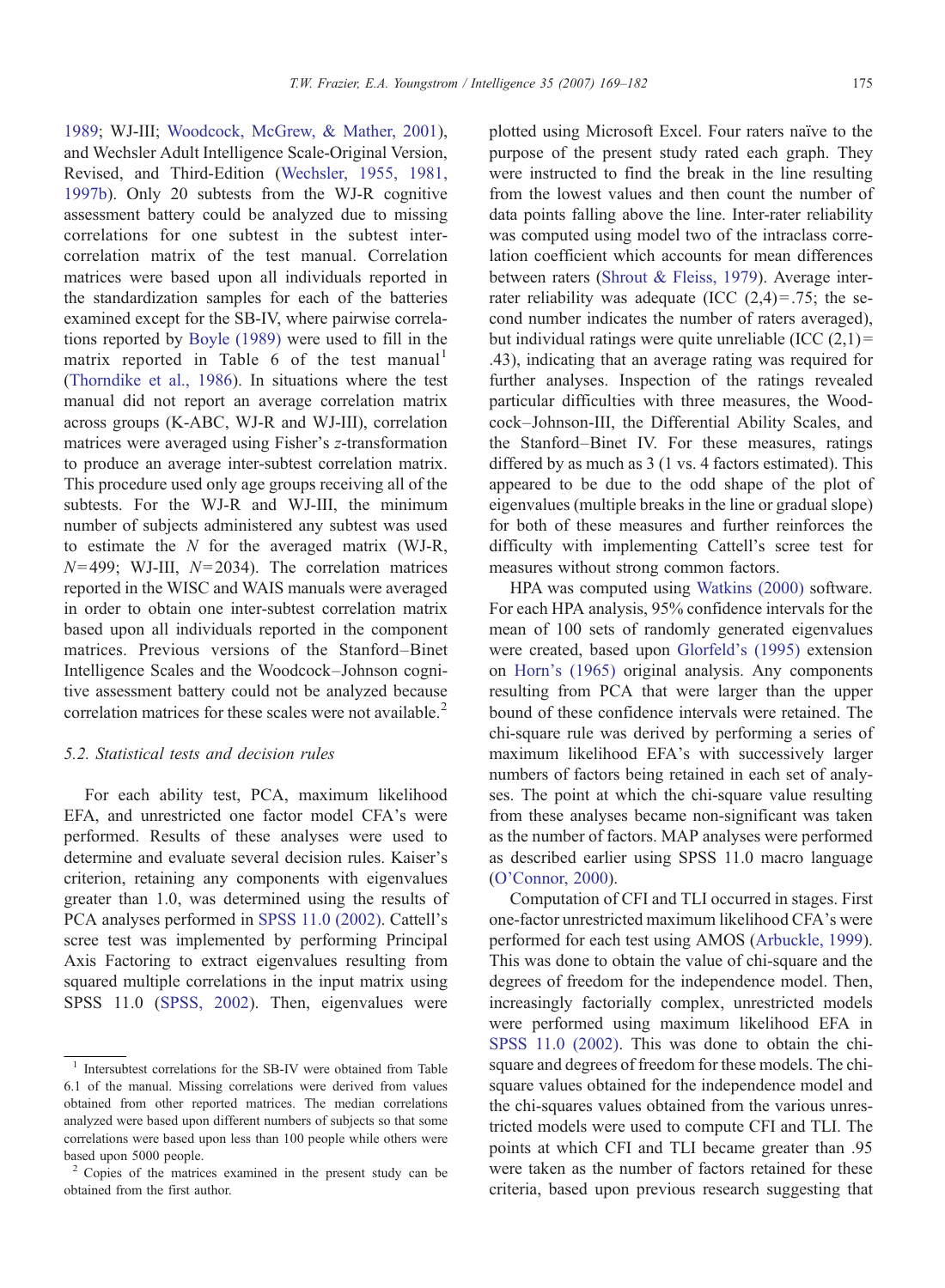<span id="page-7-0"></span>values in this range indicate good to excellent fit ([Kline,](#page-12-0) [1998; Tabachnick & Fidell, 1996](#page-12-0)).

# 6. Results

Table 1 presents test publication date, test length, number of factors purportedly measured, and the number of factors indicated by each statistical criterion for all of the commercial tests of cognitive ability. As expected, a moderate, although non-significant, linear relationship between test publication date and test length,  $R^2 = .11$ , r  $(14) = .33$ ,  $p = .236$ , was observed (see [Fig. 1](#page-8-0), panel A). The linear relationship between publication date and the number of factors purportedly measured by these tests was large in magnitude and significant, linear  $R^2 = .31$ ,  $r = .56$ ,  $F(1,13) = 5.91$ ,  $p = .030$ . A significant quadratic trend was also observed, quadratic  $R^2 = .51$ ,  $\Delta R^2 = .20$ ,  $r=.45, F(1,12)=4.88, p=.047$  (see [Fig. 1](#page-8-0); panel B). The difference between the linear relationships between publication date and test length and publication date and the number of factors purported approached significance in spite of the small number of observations,  $t(12)$  = 1.81,  $p = .096$ , suggesting that the number of factors purportedly assessed by cognitive tests has grown more quickly than the length of these tests [\(Cohen & Cohen,](#page-12-0) [1983](#page-12-0)). It should be noted that removal of the two measures with extremely high values for purported number of factors (WJ-R and WJ-III, both 7 factors proposed) decreases the magnitude of the quadratic effect described above, quadratic  $R^2 = .09$ ,  $r = .30$ ,  $F(1,10) = 1.89$ ,

 $p = 0.20$ , but the linear effect remains large and significant,  $R^2 = .40$ ,  $r = .63$ ,  $F(1,11) = 8.98$ ,  $p = .012$ . Additionally, the ratio of test length to factors proposed (no. of subtests/no. of factors proposed) was significantly and strongly negatively correlated with test publication date,  $R^2 = .46$ ,  $r(14) = -.68$ ,  $p = .005$ . After 1983, 3 of the 8 measures did not even include enough subtests to adequately identify each factor (3 subtests per factor; [Fabrigar et al., 1999\)](#page-12-0).

Based upon previous research indicating that HPA and MAP accurately recover the true number of factors in a data set ([Zwick & Velicer, 1986\)](#page-13-0), analyses comparing the number of factors determined by HPA and MAP and the number of factors purportedly measured by cognitive ability tests were performed. These analyses were used to evaluate the prediction that commercial cognitive ability tests have been overfactored. The number of factors retained using HPA and MAP was significantly less than the purported number of factors measured by the tests,  $t(14)=4.08$ ,  $p=.001$  and  $t(14)=$ 4.01,  $p = .001$  respectively. On average, the number of factors indicated by MAP and HPA did not differ,  $t(14)$  = 1.29,  $p > 0.20$ ; however these two methods showed poor agreement, ICC  $(2,2)=0.21$  ([Shrout & Fleiss, 1979\)](#page-13-0).

To examine whether there has been a historical increase in the overfactoring of ability tests, difference scores were computed by subtracting the number of factors indicated by HPA and MAP from the number of factors purportedly measured by the tests. Consistent with prediction, a marginally significant relationship

Table 1

Test publication year, test length, number of factors measured, and the number of factors retained using each statistical criterion for each commercial test of cognitive ability

| Test        | Publication year | Subtests  | Factors proposed | HPA      | <b>MAP</b> | Scree (avg.) | Kaiser   | $\times^2$ | <b>CFI</b> | TLI      |
|-------------|------------------|-----------|------------------|----------|------------|--------------|----------|------------|------------|----------|
| <b>WISC</b> | 1949             | 12        |                  |          |            |              |          |            |            |          |
| <b>WAIS</b> | 1955             | 11        |                  |          |            |              |          |            |            |          |
| WPPSI       | 1967             | 11        |                  |          |            |              |          |            |            |          |
| WISC-R      | 1974             | 12        |                  |          |            |              |          |            |            |          |
| WAIS-R      | 1981             | 11        |                  |          |            | 1.25         |          |            |            |          |
| K-ABC       | 1983             | 8         |                  |          |            |              |          |            |            |          |
| SB-IV       | 1986             | 15        |                  |          |            | 1.75         |          | $10*$      |            |          |
| WJ-R        | 1989             | 20        |                  |          |            | 2.75         |          | 11         |            |          |
| WPPSI-R     | 1989             | 12        |                  |          |            |              |          |            |            |          |
| <b>DAS</b>  | 1990             | 6         |                  |          |            | 1.25         |          | $3 *$      |            |          |
| WISC-III    | 1991             | 13        |                  |          |            | 3.25         |          |            |            |          |
| WAIS-III    | 1997             | 13        |                  |          |            | 2.50         |          |            |            |          |
| WJ-III      | 2001             | 20        |                  |          |            | 2.50         |          | 10         |            |          |
| WPPSI-III   | 2002             | 12        |                  |          |            | 2.25         |          |            |            |          |
| WISC-IV     | 2003             | 15        |                  |          |            |              |          |            |            |          |
| Mean(S.D.)  | 1983.8(16.4)     | 12.7(3.8) | 3.3(1.7)         | 1.8(0.7) | 1.5(0.5)   | 2.17(.56)    | 2.1(1.0) | 5.9(2.8)   | 2.6(0.9)   | 3.1(1.9) |

\* For these values the degrees of freedom were used up  $(df<1)$  before the criteria was satisfied so the values displayed are for one greater than the number of factors retained prior to using up degrees of freedom. The scree test estimates are based on PAF extraction, and are the average of ratings from four independent judges naïve to the purported number of test factors.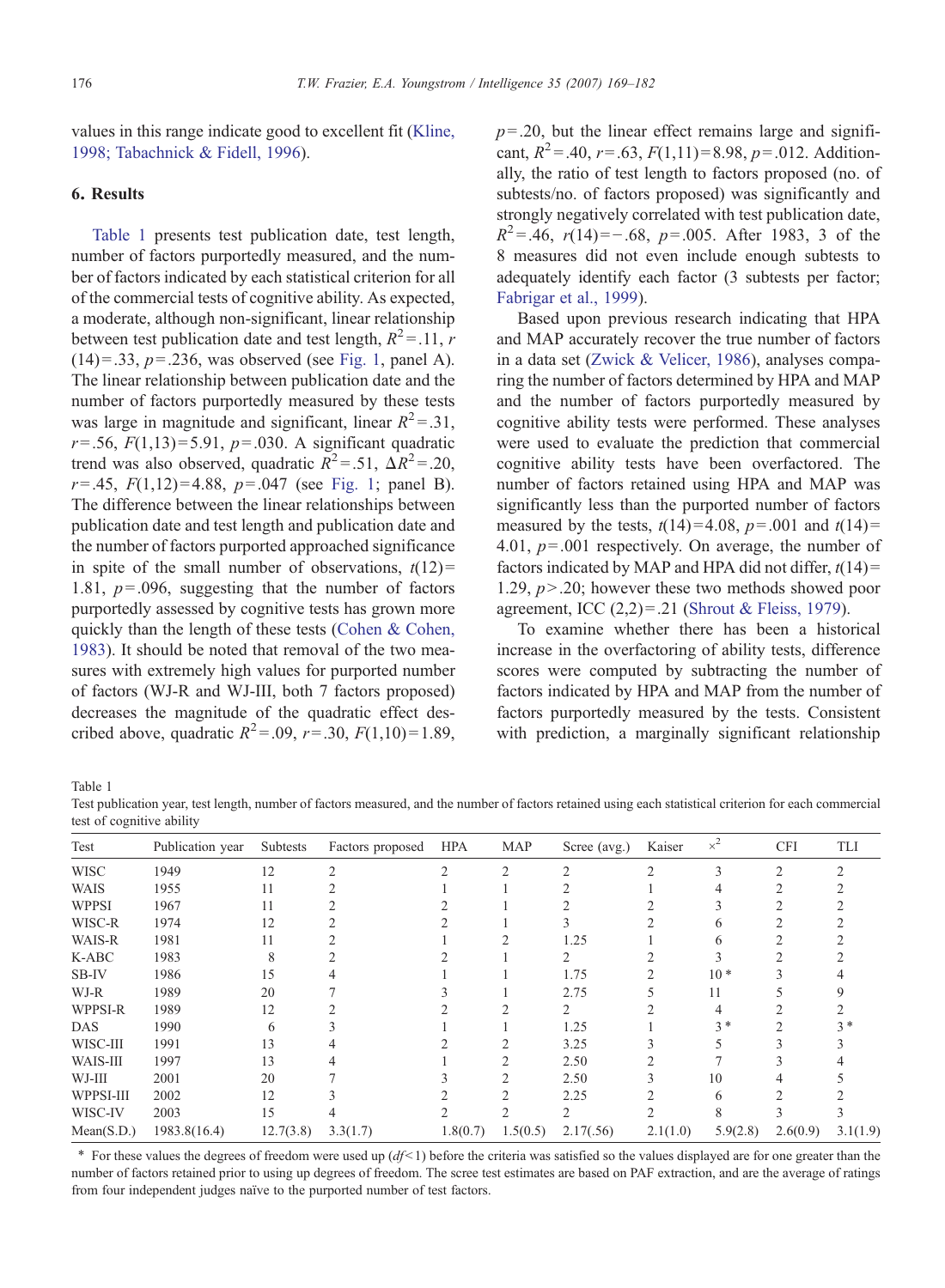<span id="page-8-0"></span>

Fig. 1. Panel A presents the linear relationship between test publication date and test length. Panel B presents the linear and quadratic relationships between publication date and the number of factors purportedly measured by the test.

was found between test publication date and the difference between the number of factors indicated by test authors and the number of factors indicated by HPA,  $r(14)=0.51$ ,  $p=.055$ . The relationship between test publication date and the difference between the purported number of factors and the number of factors indicated by MAP was also large and showed a trend toward significance,  $r(14) = .40$ ,  $p = .146$ .

The hypothesis that conventional criteria lead to overextraction was evaluated by comparing the number of factors retained by Cattell's scree test, Kaiser criterion, chi-square statistic, CFI, and TLI and the number of factors retained by HPA and MAP. The number of factors retained by Kaiser's criterion was marginally significantly larger than the number of factors retained by HPA and MAP,  $t(14)=2.09$ ,  $p=.055$  and  $t(14)=2.07$ ,  $p=.057$ 

respectively. Cattell's scree test, chi-square statistic, CFI, and TLI all retained a larger number of factors than indicated by HPA and MAP, smallest  $t(14)=2.41$ ,  $p=$ .030. Even if the Woodcock–Johnson data are removed, the number of factors purported by HPA and MAP is substantially lower than other criteria (smallest  $t(12)$  = 1.76,  $p = 104$ , Cohen's  $d = .50$ ) and approaches significance in spite of poor power.

To further examine whether the use of liberal criteria, has led to recent increases in the overfactoring of ability tests, both qualitative and quantitative analyses were performed. [Table 2](#page-9-0) presents test publication date and the criteria used to determine the number of factors measured by each test. Beginning with the publication of the K-ABC in 1983, rules resulting from either exploratory or confirmatory approaches or both were used to determine the structure of all subsequent ability tests. Combining information from [Tables 1 and 2](#page-7-0), following publication of the K-ABC in 1983 (the point at which factor methods began to be used extensively in choosing the number of factors measured), the WPPSI-R is the only test whose purported number of factors matches the number of factors indicated by MAP and HPA. Interestingly, the WPPSI-R was also the only test that relied exclusively on Kaiser criterion for determining the number of factors measured, and the Kaiser criterion was shown earlier to perform the closest to MAP and HPA of any of the comparison criteria (see [Table 1\)](#page-7-0). Interestingly, while previous simulation work has indicated that Cattell's scree test is often fairly accurate, but difficult to score in some cases, in the present study it was found to perform similarly to the Kaiser criterion  $t(14)=-0.17$ ,  $p=.866$ .

Quantitative evaluation was also performed to determine whether the more conventional criteria suggested retention of the same number of factors, on average, as the number indicated by test authors. Cattell's scree test, Kaiser criterion, and CFI all suggested retaining significantly less factors than the number proposed by the tests' developers, smallest  $t(14)=2.86$ ,  $p=.013$ . The number of factors suggested by chi-square was significantly larger than the number of factors purportedly measured by the tests,  $t(14)=6.15$ ,  $p<.001$ , while the number of factors indicated by TLI did not differ significantly from the number of factors suggested by test authors,  $t(14)=0.90$ ,  $p=.384$ . Examination of the technical manuals for recent commercial ability tests indicated that, in most instances, a number of different criteria were used to determine the number of factors measured by these tests, including rules based upon EFA and CFA analyses. Therefore, the number of factors retained by each of the more conventional criteria were averaged and compared to the purported number of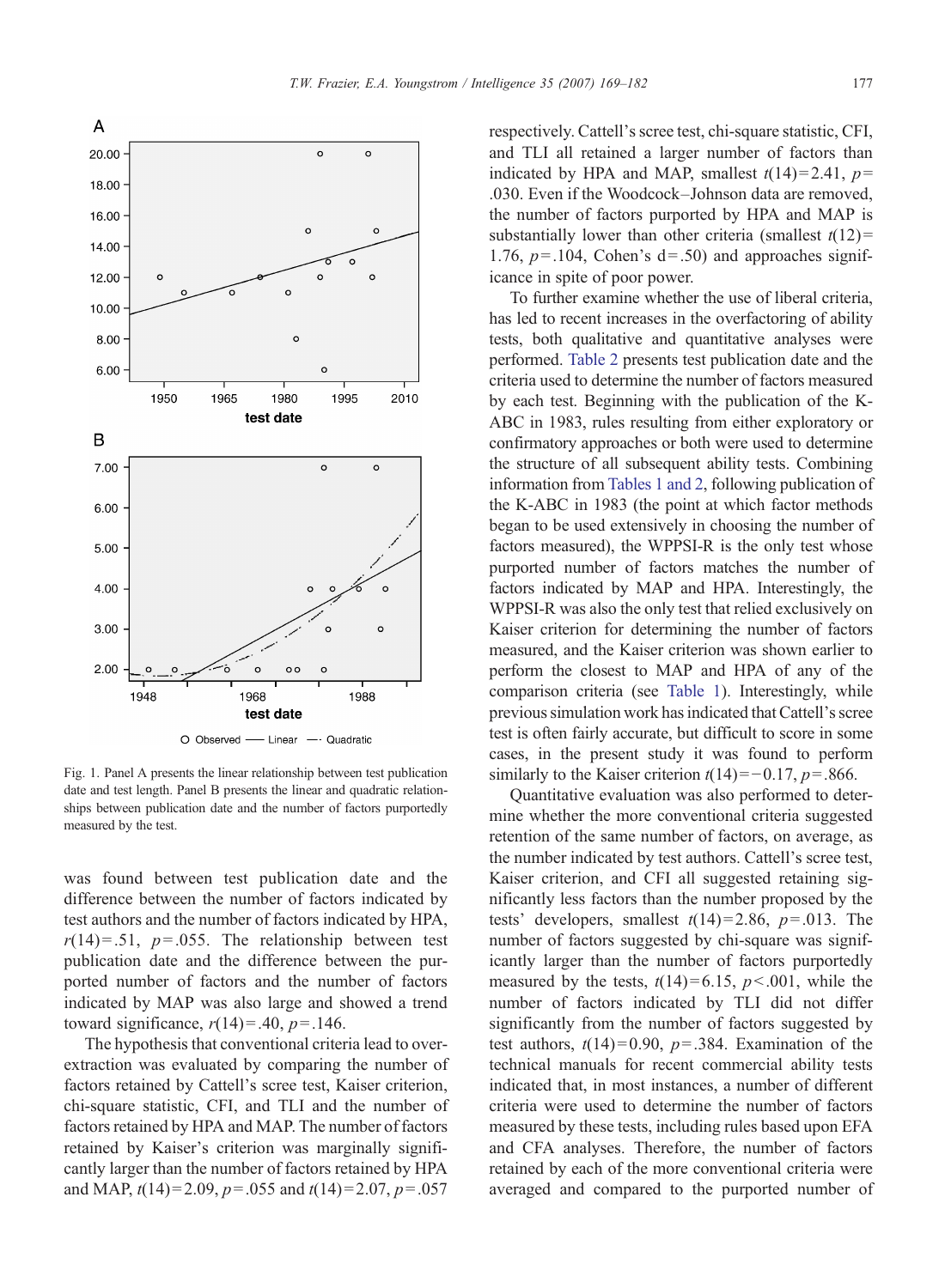<span id="page-9-0"></span>

| Table 2                                                                                                                          |
|----------------------------------------------------------------------------------------------------------------------------------|
| Publication year, administration time (min), and criteria used to determine the number of factors measured for each ability test |

| Publication year<br>Test |      | Administration time (min) | A priori theoretical considerations | EFA/PCADecision rules | <b>CFA</b> |  |  |
|--------------------------|------|---------------------------|-------------------------------------|-----------------------|------------|--|--|
| <b>WISC</b>              | 1949 | None reported             | $\times$                            |                       |            |  |  |
| <b>WAIS</b>              | 1955 | None reported             | $\times$                            |                       |            |  |  |
| WPPSI                    | 1967 | 62                        | $\times$                            |                       |            |  |  |
| WISC-R                   | 1974 | 75                        | $\times$                            |                       |            |  |  |
| WAIS-R                   | 1981 | 75                        | $\times$                            |                       |            |  |  |
| K-ABC                    | 1983 | 80                        | $\times$                            | $\times$              | $\times$   |  |  |
| SB-IV                    | 1986 | 75                        | $\times$                            |                       | $\times$   |  |  |
| WJ-R                     | 1989 | 100                       | $\times$                            | $\times$              | $\times$   |  |  |
| WPPSI-R                  | 1989 | 62                        | $\times$                            | $\times$              |            |  |  |
| <b>DAS</b>               | 1990 | 53                        | $\times$                            | $\times$              | $\times$   |  |  |
| WISC-III                 | 1991 | 73                        | $\times$                            | $\times$              | $\times$   |  |  |
| WAIS-III                 | 1997 | 80                        | $\times$                            | $\times$              | $\times$   |  |  |
| WJ-III                   | 2001 | 100                       | $\times$                            |                       | $\times$   |  |  |
| WPPSI-III                | 2002 | 69                        | $\times$                            | $\times$              | $\times$   |  |  |
| WISC-IV                  | 2003 | 73                        | $\times$                            | $\times$              | $\times$   |  |  |
|                          |      |                           |                                     |                       |            |  |  |

factors. The number of factors retained based upon this average did not differ from the number of factors chosen by test authors,  $t(14)=0.75$ ,  $p=.466$ .

## 7. Discussion

Several important findings emerged from the present study. As predicted, commercial ability tests have become increasingly complex. While the length of these tests has risen only moderately, the number of factors purportedly measured by these tests has risen substantially, possibly even exponentially. It should be noted, however, that the possibility of an exponential increase in the number of factors purportedly measured may be due to inclusion of two outliers, the WJ-R and WJ-III. Possibly even more convincingly, the ratio of test length to factors purported has decreased dramatically. These trends suggest that test authors may be positing additional factors without including a sufficient number of subtests to measure these factors. When more accurate, recommended, statistical criteria were examined commercial ability tests were found to be substantially overfactored. This held true even when less accurate (Kaiser criterion) and potentially subjective (Cattell's scree test) criteria were used.

Results of the present study also suggest that overfactoring of ability tests may be worsening, as the discrepancy between the purported number of factors and the number indicated by MAP and HPA has risen over time and the ratio of subtests to factors purported has decreased substantially as well. While commercial pressures and increasingly complex models of human cognitive abilities are likely contributing to these recent increases, these explanations were not investigated in the present study. Rather, evaluation centered on the hypothesis that test

developers have been determining test structure using liberal, and often inaccurate, statistical criteria. This hypothesis was supported by three findings. First, tests developed in the early-to-mid 1980s up to the present used the more conventional, and often inaccurate or subjective, criteria (Kaiser criterion and Catell's scree test) along with CFA-based indices. In contrast, none of the more recent ability tests used HPA or MAP to determine the number of factors measured. Secondly, all of the more conventional statistical criteria evaluated in the present study (both CFA and EFA-based indices) suggested retention of more factors than proposed by HPA and MAP. Lastly, the number of factors retained using a combination of Cattell's scree test, Kaiser criterion, chi-square, CFI, and TLI approximated the number purported by test authors. The latter evidence was not conclusive, however, since specific differences were found between the number of factors proposed by test authors and the number indicated by Cattell's scree test and Kaiser criterion (fewer factors retained), and CFI and chi-square (more factors retained).

These specific differences leave two possibilities. It may be the case that either the number of factors purportedly measured by the tests was based only on the TLI or other CFA fit indices, or that combinations of fit indices and decision rules were used to determine the number of factors. The latter possibility appears more likely. Examination of the technical manuals for the more recent ability tests indicated that most tests used more than one criterion to determine structure, with each test using slightly different combinations of analyses and decision rules (see Table 2). The use of combinations of criteria makes it likely that the most liberal rule (chi-square statistic) was offset by consideration of the least liberal rule (Kaiser criterion).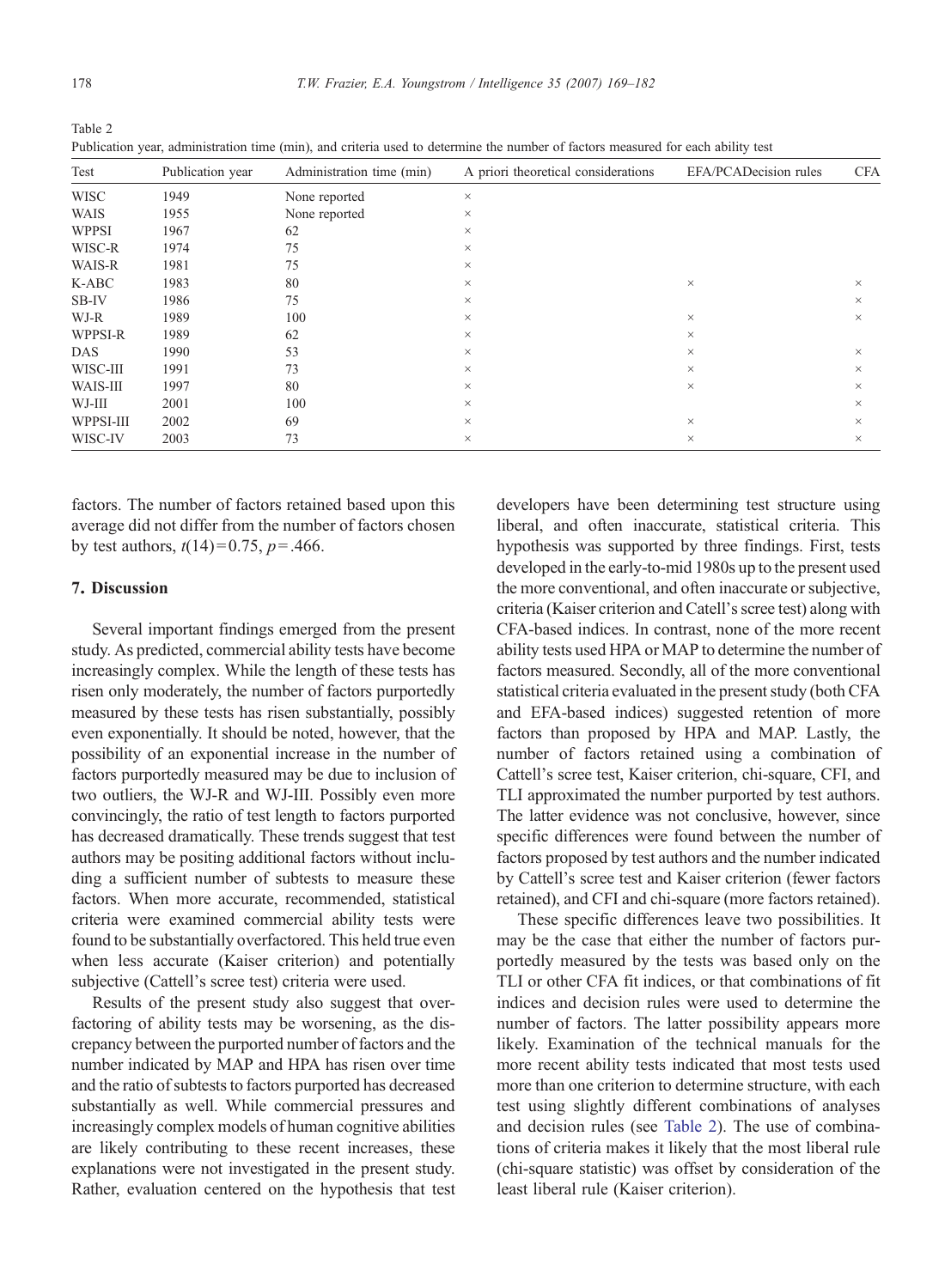The present study was the first to the authors' knowledge to compare the performance of HPA and MAP to CFA-based indices. That fact that chi-square retained significantly more factors than HPA and MAP was not surprising, since previous empirical work has found this rule to overfactor ([Zwick & Velicer, 1986\)](#page-13-0). However, it was interesting that both CFI and TLI suggested retention of more factors than HPA and MAP. This finding suggests that these indices lead to overextraction. It is possible that other CFA-based indices (such as AIC, BIC or RMSEA) may be more useful in determining the number of factors. While these statistics were not used to derive the published factor structures examined in the present study, these indices should be examined in future attempts to derive the structure of cognitive batteries.

Monte Carlo studies comparing CFA-based indices to HPA and MAP are needed to determine whether CFA indices do, in fact, lead to retention of too many factors. The present study also found poor agreement between MAP and HPA. This is in contrast with other unpublished work we have performed using these criteria and may be due to the restricted range observed in this study (range 1– 2 for MAP and 1–3 for HPA with only one analysis indicating 3). Further, MAP and HPA suggested retention of approximately the same number of factors on average, and only disagreed by two factors on one occasion. Clearly more research is needed to determine the situations in which MAP and HPA are most effective. Used in conjunction they will, at worst, significantly reduce the number of plausible structures to be investigated.

# 7.1. Implications for future test development and clinical practice

Recent increases in overfactoring have important implications for future test development. Authors of future cognitive ability batteries will have two basic choices. They can continue to attempt to measure additional aspects of cognitive ability beyond  $g$  or they can focus on developing shorter measures that provide estimates of general ability, and possibly one or two additional factors. Those that wish to measure more aspects of cognitive ability will need to increase the length of these batteries beyond the length of present assessment batteries. Presently, the rate of increase in the number of factors purportedly measured by these tests is much greater than the rate of increase in test length. Reversing this trend will require use of decision rules that accurately determine the number of factors measured as well as inclusion of a number of subtests that adequately measure additional dimensions and do not load significantly on other dimensions.

Methodologists have stated that at least three indicators are needed to identify a factor and four are needed to determine if a factor is over-identified ([Fabrigar et al.,](#page-12-0) [1999; Velicer et al., 2000](#page-12-0)). Many current ability tests do not meet these requirements. Two examples are the WAIS-III and the DAS. Currently, the WAIS-III includes three 3-subtest factors and one 2-subtest factor, while the DAS includes three 2-subtest factors in the core cognitive battery. In each case, all of the factors fall short of the four indicators recommended by methodologists. In fact, the DAS does not even include enough subtests in the core battery to examine the proposed structure. Having a small number of indicators, measuring one or more of the factors in a test battery, results in several problems. The most clinically important of these are the unreliability of factor scores and resulting difficulties in establishing predictive validity.

## 7.1.1. Reliability

The minimum level of internal consistency reliability required to make decisions about individuals is generally thought to be .85–.90 [\(Nunnally & Bernstein, 1994;](#page-12-0) [Rosenthal & Rosnow, 1991](#page-12-0)). In situations where only a few indicators are used to measure each factor, the reliability of factor score comparisons is likely to be insufficient for making decisions about individuals. This is due to the fact that such comparisons are typically based upon a difference score and difference scores often have lower reliability than their parent scores. At present, even the most reliable factor score comparisons from the WAIS-III and DAS fall short of this level. Using the formula from [Streiner and Norman \(1995\)](#page-13-0) for the reliability of a difference score, the reliability of WAIS-III and DAS factor score comparisons range from .76 to .86 and .73 to .80, respectively. As a result, the comparisons between factor scores, that clinicians routinely use to make decisions, lack sufficient reliability.

Increasing the length of the WAIS-III by 5 subtests and the DAS by 6 subtests, so that each index has 4 indicators, enhances the reliability of factor score comparisons. Using the Spearman–Brown prophecy formula for estimating the reliability of a longer test, one can estimate the reliability of factor score comparisons based upon a larger number of indicators [\(Streiner & Norman, 1995](#page-13-0)). The reliability of lengthened WAIS-III and DAS factor score comparisons is estimated to range from .87 to .91 and .87 to .90. While these are not huge increases, these estimates should be viewed as conservative because the reliability of score differences could be greatly enhanced by adding subtests with greater specificity. Nonetheless, these estimates put comparisons for the WAIS-III and DAS close to or above the recommended levels of reliability. In both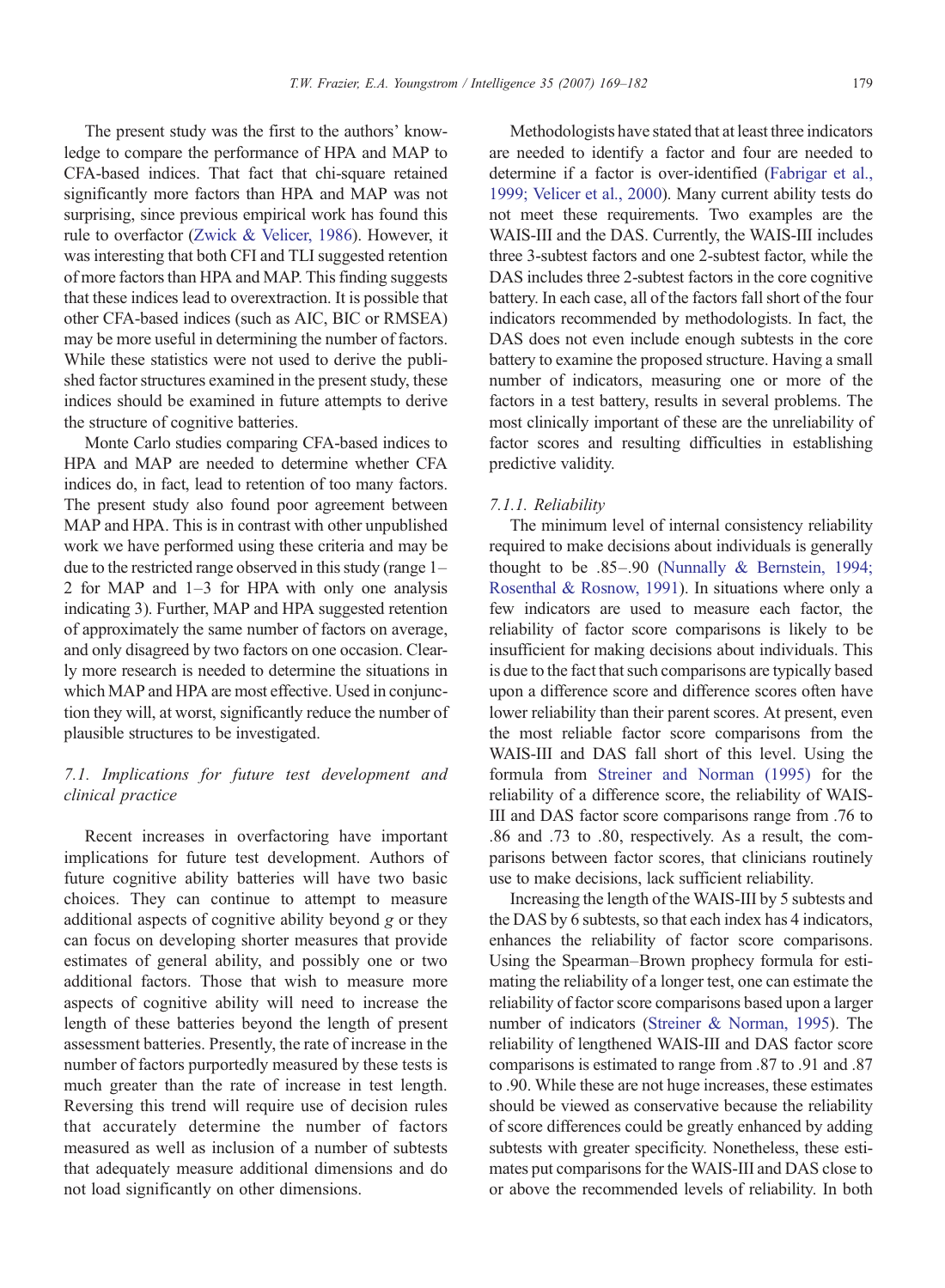cases, adding indicators to the existing factors results in significant improvements in the reliability of factor score interpretations, on average an increase in true score variance of 7% for the WAIS-III and 12% for the DAS.

## 7.1.2. Validity

Establishing predictive validity is essential for justifying the extra time and effort required in giving extensive test batteries. Yet, the less than desirable reliability of current factor-score comparisons makes it difficult to establish validity. Consistent with this, research has suggested that commonly used factor scores from commercial tests have had a disappointing track record, historically, in terms of demonstrating divergent, incremental, or predictive validity [\(Glutting, Young](#page-12-0)[strom, Ward, Ward, & Hale, 1997; Moffitt & Silva,](#page-12-0) [1987](#page-12-0)). Yet, it is not clear whether these findings have resulted from poor measurement of additional factors (i.e. overfactoring) or if additional measurement does not provide information. Results of the present study suggest that previous failures in establishing incremental validity may be due to the fact that many of the factors measured in these studies are poorly defined and lacking in specificity. Future research in this area should attempt to improve the measurement of additional ability factors. This will necessarily involve inclusion of larger numbers of subtests, with sufficient reliability and specificity, tapping additional cognitive abilities. Future work should also employ more accurate statistical techniques for determining the number of factors measured by assessment batteries, such as HPA and MAP. This will help ensure that failure to find incremental validity is not a result of poorly defined factors.

## 7.1.3. Cost

Longer, more carefully designed, test batteries will undoubtedly provide reliable assessment of additional ability factors. Unfortunately, however, movement toward lengthier assessment tools will also result in substantial increases in cost to the consumer. [Glutting and colleagues](#page-12-0) [\(2003\)](#page-12-0) describe how longer test batteries yield increased administration, scoring, and report writing time. To demonstrate the increased cost of longer assessments, they computed that an hour increase in the current length of school-related assessments would result in a \$55,000,000 increase in costs to the US public, K-12 educational system. Using the numbers provided by [Glutting et al.](#page-12-0) [\(2003\),](#page-12-0) which are based upon the average number of school psychological evaluations performed per year, and the mean administration time computed from [Table 2,](#page-9-0) the cost of current intellectual assessment batteries to the educational system is approximately 1.25 h administration×\$33.33 per hour×72 assessments per year× 23,000 practitioners= \$68,993,100 per year. Psychometrically sound measurement of additional ability factors will probably require increasing the length of existing batteries by at least 1/2 the current length and in some cases doubling the length of existing batteries. As a result, the cost to the education system will increase. If one assumes that increasing the length of existing batteries by 1/2 the current length will also increase administration time by 1/2 the current length, then the cost of these longer batteries to the education system will be \$103,489,650 per year, an increase of \$34,496,550 per year over current assessment instruments.

These numbers suggest that the benefits of longer assessments are probably outweighed by the substantial costs. Future research employing more reliable factor score comparisons may substantiate the validity of additional measurements and thereby shift this cost/benefit ratio. However, validity evidence will not eliminate the need for briefer, more frugal measures of general ability in some clinical settings. For example, lengthier tests are impractical in environments where quicker assessment of cognitive functioning is needed or longer assessments are too costly or simply not possible. At present, there are only two test batteries designed exclusively to provide quick assessments of general ability, the Wechsler Abbreviated Scale of Intelligence (WASI; Wechsler, 1999) and the Wide Range Intelligence Test (WRIT; [Glutting, Adams, & Sheslow, 1999\)](#page-12-0). These batteries allow for a quick assessment of general ability in a fraction of the time required to administer more traditional intelligence tests. Tests such as the WASI and WRIT have clear utility in managed care settings or other environments where longer assessments significantly reduce the number of individuals that can be tested and increase the cost for individual assessments. As clinicians become aware of the lack of validity evidence for additional ability factors and continue to be pressured toward shorter assessments by managed care companies, longer assessment batteries will likely give way to shorter instruments.

## 8. Summary

The present results indicate that recent commercial tests of cognitive ability are not adequately measuring the number of factors they are purported to measure by test developers. The results of this study do not suggest that CFA is not a useful approach to examining the structure of cognitive abilities. CFA methods involve attempts to determine the factor structure of a data set in the population, excluding measurement error. This fact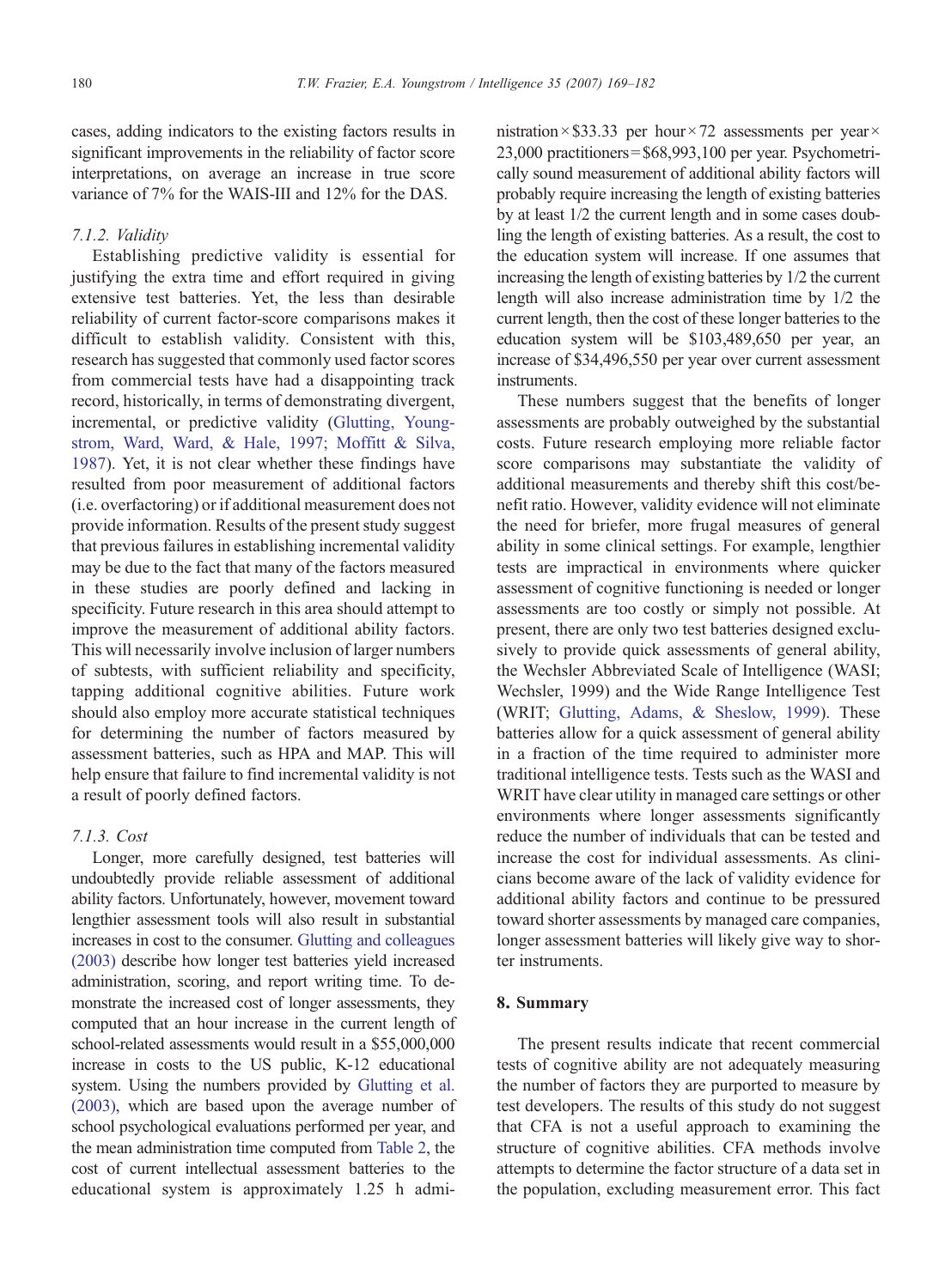<span id="page-12-0"></span>makes CFA methods particularly useful for developing theory regarding the structure of intellectual abilities, since poorly defined factors can be identified. However, minor factors may not possess sufficient reliability to make decisions on the individual level. Since, the common use of cognitive ability batteries is to assess and make decisions about individuals, more conservative decision rules, retaining only well defined and replicable factors may be much better suited for test development. Therefore, it is recommended that future test developers focus on conservative, but accurate, criteria based upon EFA methods, such as HPA and MAP, in order to ensure that factor scores derived from commercial ability tests are clinically useful and provide sufficient reliability and specificity for making score comparisons. Alternatively, CFA methods are likely to be most useful to researchers in developing theory about specific distinctions among intellectual abilities.

Authors of future cognitive ability tests may also decide to direct their focus on briefer assessments of general ability, or lengthy assessment batteries that provide psychometrically sound measurement of additional cognitive ability factors. The future of lengthy assessment batteries will depend upon research substantiating the incremental validity of additional measurement.

# References

- Arbuckle, J. L. (1999). Amos (Version 4.0). Chicago: Smallwaters. Bentler, P. M. (1988). Comparative fit indexes in structural equation models. Psychological Bulletin, 107, 238−246.
- Boyle, G. J. (1989). Confirmation of the structural dimensionality of the Stanford–Binet Intelligence Scale (Fourth Edition). Personality and Individual Differences, 10(7), 709−715.
- Carroll, J. B. (1993). Human cognitive abilities: A survey of factoranalytic studies. New York, NY: Cambridge University Press.
- Cattell, R. B. (1963). Theory of fluid and crystallized intelligence: A critical experiment. Journal of Educational Psychology, 54(1), 1−22.
- Cattell, R. B. (1966). The scree test for the number of factors. Multivariate Behavioral Research, 1, 245−276.
- Cattell, R. B., & Vogelmann, S. (1977). A comprehensive trial of the scree and KG criteria for determining the number of factors. Multivariate Behavioral Research, 12, 289−325.
- Cohen, J., & Cohen, P. (1983). Applied multiple regression/correlation analysis for the behavioral sciences, 2nd edition. Hillsdale, NJ: L. Erlabaum Associates.
- Crawford, C. B., & Koopman, P. (1979). Note: Inter-rater reliability of scree test and mean square ratio test of number of factors. Perceptual and Motor Skills, 49(1), 223−226.
- Elliott, C. D. (1990).Differential ability scales: Introductory and technical handbook. San Antonio, TX: The Psychological Corporation.
- Fabrigar, L. R., Wegener, D. T., MacCallum, R. C., & Strahan, E. J. (1999). Evaluating the use of exploratory factor analysis in psychological research. Psychological Methods, 4(3), 272−299.
- Gardner, H. (1983). Frames of mind: The theory of multiple intelligences. New York, NY: Basic Books.
- Glorfeld, L. W. (1995). An improvement on Horn's parallel analysis methodology for selecting the correct number of factors to retain. Educational and Psychological Measurement, 55(3), 377−393.
- Glutting, J. J., Adams, W., & Sheslow, D. (1999). Wide range intelligence test manual. Wilmington, DE: Wide Range, Inc.
- Glutting, J. J., Watkins, M., & Youngstrom, E. A. (2003). Multifactored and cross-battery assessments: Are they worth the effort? In C. R. Reynolds & R. Kamphaus (Eds.), Handbook of psychological and educational assessment of children, 2nd ed. New York: Guilford.
- Glutting, J. J., Youngstrom, E. A., Ward, T., Ward, S., & Hale, R. (1997). Incremental efficacy ofWISC-III factor scores in predicting achievement: What do they tell us? Psychological Assessment, 9, 295−301.

Gorsuch, R. L. (1983). Factor analysis, 2nd ed. Hillsdale, NJ: Erlbaum.

- Gridley, B. E., & McIntosh, D. E. (1991). Confirmatory factor analysis of the Stanford–Binet Fourth Edition for a normal sample. Journal of School Psychology, 29(3), 237−248.
- Guilford, J. P. (1967). The nature of human intelligence. New York, NY: McGraw-Hill.
- Hakstian, A. R., Rogers, W. T., & Cattell, R. B. (1982). The behavior of number-of-factors rules with simulated data. Multivariate Behavioral Research, 17, 193−219.
- Horn, J. L. (1965). A rationale and test for the number of factors in factor analysis. Psychometrika, 30, 179−185.
- Horn, J. L. (1968). Organization of abilities and the development of intelligence. Psychological Review, 75, 242−259.
- Kaiser, H. F. (1960). The application of electronic computers to factor analysis. Educational and Psychological Measurement, 20, 141−151.
- Kaufman, A. S., & Kaufman, N. L. (1983). K-ABC: Kaufman Assessment Battery for Children administration and scoring manual. Circle Pines, MN: American Guidance Service.
- Kim, J., & Mueller, C. W. (1978). Factor analysis: Statistical methods and practical issues, Vol. 14. Iowa City, IA: Sage Publications.
- Kline, R. B. (1989). Is the fourth edition Stanford–Binet a four-factor test? Confirmatory factor analyses of alternative models for ages 2 through 23. Journal of Psychoeducational Assessment, 7(1), 4−13.
- Kline, R. B. (1998). Principles and practice of structural equation modeling. New York: Guilford.
- Lees-Haley, P. R., Smith, H. H., Williams, C. W., & Dunn, J. T. (1996). Forensic neuropsychological test usage: An empirical survey. Archives of Clinical Neuropsychology, 11(1), 45−51.
- MacCallum, R. (1986). Specification searches in covariance structure modeling. Psychological Bulletin, 100(1), 107−120.
- MacCallum, R., Roznowski, M., & Necowitz, L. B. (1992). Model modifications in covariance structure analysis: The problem of capitalization on chance. Psychological Bulletin, 111(3), 490−504.
- McGrew, K. S., & Woodcock, R. W. (2001). Woodcock–Johnson III: Technical manual. Itasca, IL: Riverside Publishing.
- Moffitt, T. E., & Silva, P. A. (1987). WISC-R verbal and performance IQ discrepancy in an unselected cohort: Clinical significance and longitudinal stability. Special Issue: Eating disorders. Journal of Consulting and Clinical Psychology, 55(5), 768−774.
- Naglieri, J. A., & Kaufman, A. (1983). How many factors underlie the WAIS-R? Journal of Psychoeducational Assessment, 1, 113−119.
- Nunnally, J. C., & Bernstein, I. H. (1994). Psychometric theory, 3rd ed. New York: McGraw-Hill, Inc.
- O'Connor, B. P. (2000). SPSS and SAS programs for determining the number of components using parallel analysis and Velicer's MAP test. Behavior Research Methods, Instruments, and Computers, 32, 396−402.
- O'Grady, K. E. (1983). A confirmatory maximum likelihood factor analysis of the WAIS-R. Journal of Consulting and Clinical Psychology, 51, 826−831.